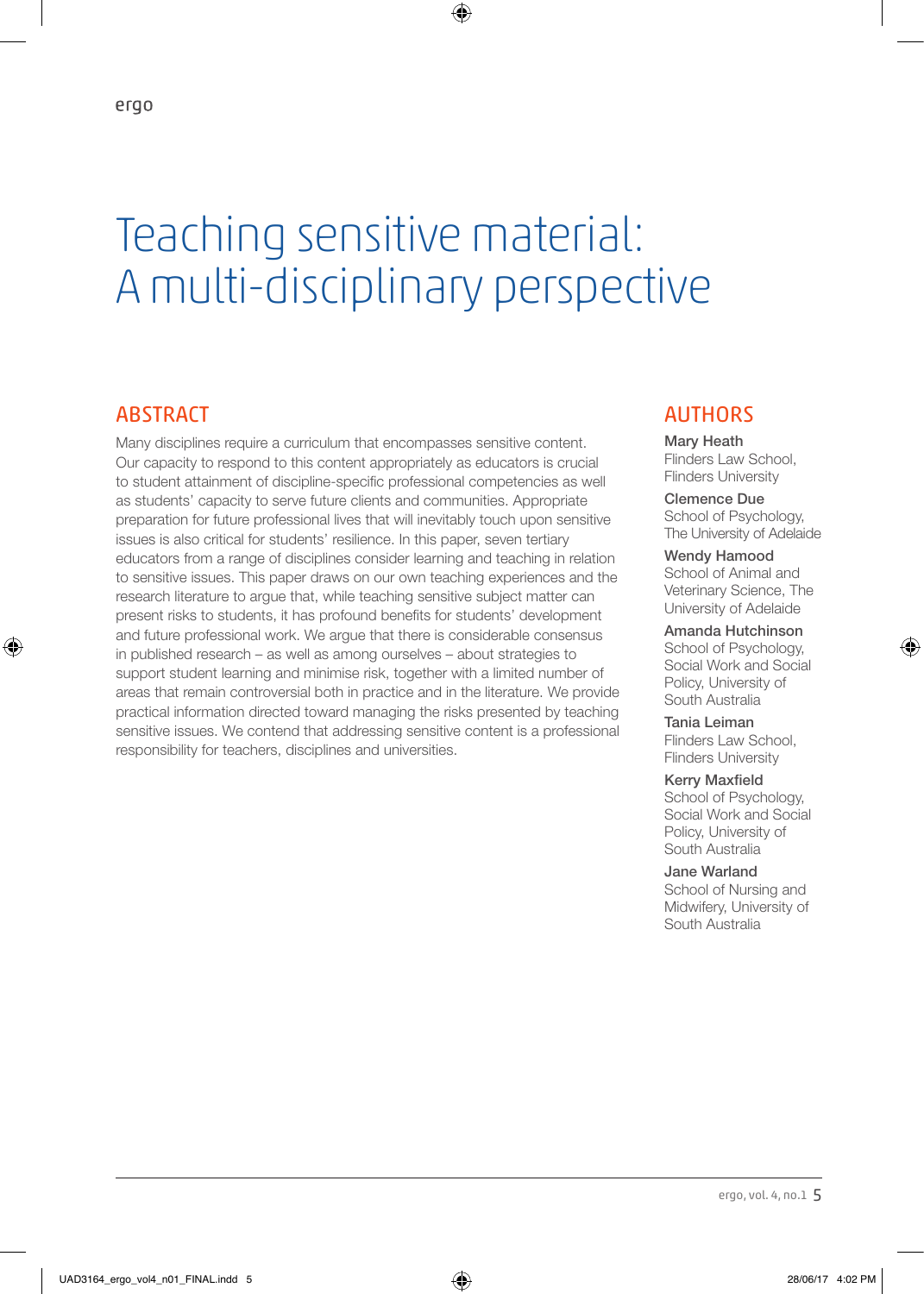# Introduction

The meaning of 'sensitive' topics in the higher education context has not been clearly defined. In this paper we adapt Lee's definition of sensitive research, which proposes that a sensitive issue is any topic 'laden with emotion or which inspires feelings of awe or dread' (Lee, 1993, p. 6).

⊕

In exploring this definition, we draw on our extensive experience as seven educators from the three South Australian universities. We teach in disciplines including law, midwifery, psychology, social work and veterinary science. Our teaching addresses issues such as pregnancy loss, rape, domestic violence, child abuse, mental illness, serious physical injury, animal cruelty, euthanasia, drug abuse, culturally sensitive issues and suicide. Complex and painful emotions can arise for students and the people they will work with in their future professional lives in relation to issues such as these. Students may also experience stress associated with a profound sense of responsibility for the welfare of others facing trauma, cruelty or violence. It is vital that students are prepared for dealing with such challenging situations in their future professional practice through the inclusion of such subject matters within undergraduate curricula. Indeed, we contend that professional competency requires capacity to address sensitive issues. However, teaching sensitive material has the potential to affect both student and teacher well-being, and, therefore, teachers' delivery of this material and response to student interactions must be carefully considered.

This paper considers the risks and benefits of teaching sensitive content, beginning from the premise that learning must be central. We argue that high-quality learning experiences in relation to sensitive topics are crucial to developing student resilience in both classroom and workplace settings where these topics will inevitably arise. Students need to be taught in a way that supports the acquisition of skills and attributes necessary to thrive in future professional life and practice. We therefore contend that teaching sensitive topics in a manner that supports both student and teacher welfare should be understood as a disciplinary and institutional responsibility rather than simply the duty of a few passionate and committed educators. We go on to explore key issues that should be considered

by those involved in curriculum development and delivery, drawing on the literature and our diverse teaching experience to provide practical guidance for others teaching sensitive subject matters.

# TEACHING SENSITIVE CONTENT: RISKS, BENEFITS AND RESPONSIBILITIES

Sensitive content matter can present risks for students and teaching staff, especially those who are vulnerable, sometimes due to personal connection with the content. The totality of traumatic experience present among students in our classrooms will never be disclosed. This is desirable for a range of reasons, including students' entitlement to privacy. However, it is highly likely that our classes contain students whose lives have been touched by trauma and who may accordingly be concerned about or affected by the subject matter we teach (Carello & Butler, 2014; Oberman, 2012). In any cohort, there is likely to be a spectrum of student response to sensitive content, from personal distress through to indifference or callousness and a wide range of responses in between. Individuals with a personal connection with course material may experience re-traumatisation (Carello & Butler, 2014; Cunningham, 2004; Durfee & Rosenberg, 2009; Gilin & Kauffman, 2015; Mummert, Policastro & Payne, 2014), while students who lack previous exposure may find sensitive content overwhelming for other reasons (Cunningham, 2004).

Risks to academics are associated with managing student response to course content, and subsequent emotional labour, in teaching environments where clear boundaries, guidelines and support are sometimes not available. Individual academics risk stress and burn out if support is not readily available and opportunities for debriefing are lacking (Koster, 2011). Teaching in isolation and the degree of familiarity and confidence with content may also contribute to academic vulnerability (Jackson et al.,

6 ergo, vol. 4, no.1

⊕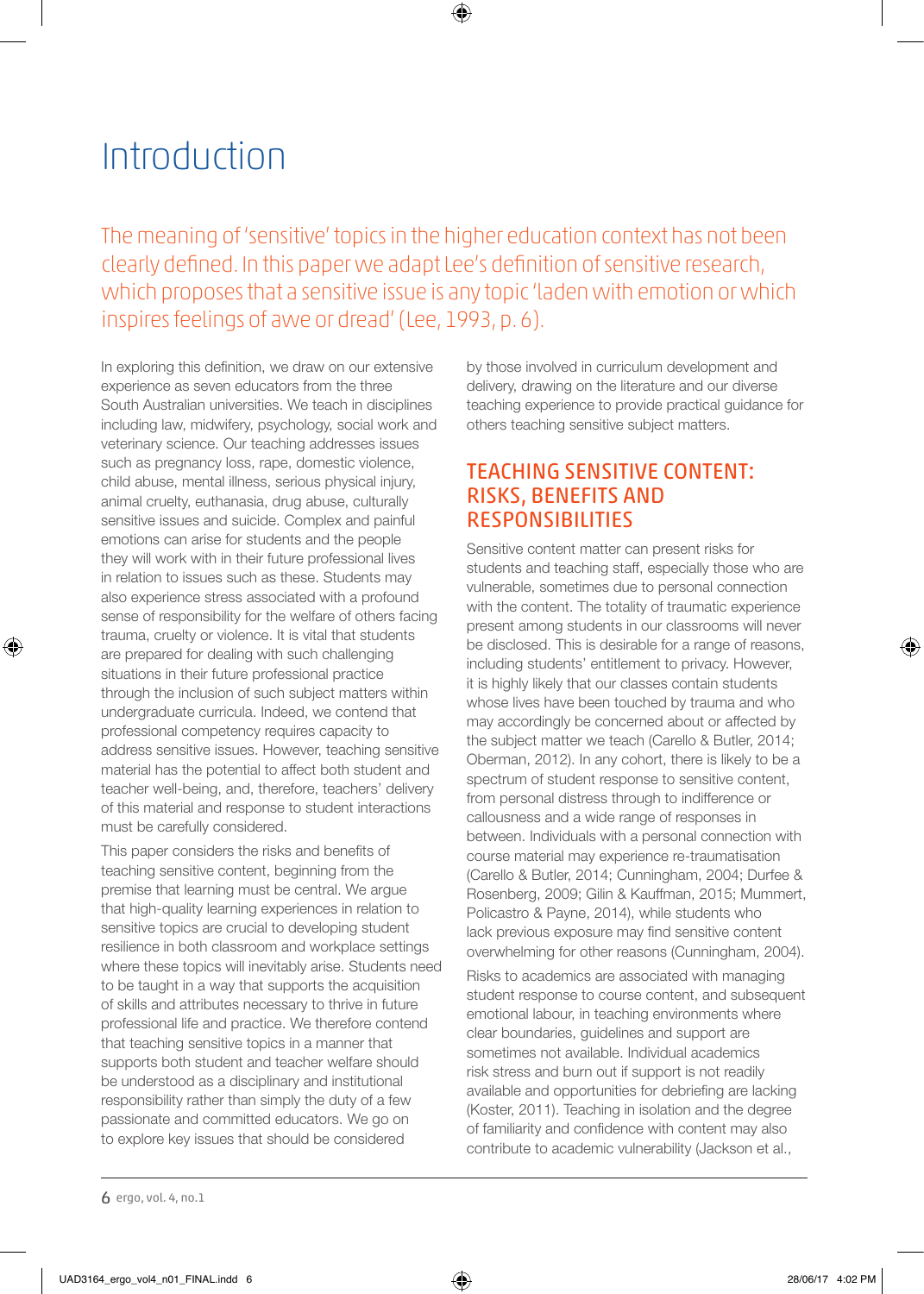2013). Student disclosures triggered by sensitive subject matter increase the emotional burden and demands on academic time and workload (Branch, Hayes-Smith & Richards, 2011; Koster, 2011) Academics may not be adequately trained or clear about their responsibilities in dealing with student disclosure, yet student disclosure is identified as an important issue in the literature and has been encountered by all of the authors (Hayes-Smith, Richards & Branch, 2010; Koster, 2011). Challenging ethical issues can include making assessments of student safety; maintaining student confidentiality; complying with mandatory reporting obligations and potential legal liability (Durfee & Rosenber, q 2009; Koster, 2011). Addressing student disclosure appropriately may compromise career progression in an university environment where emotional labour is not formally recognised or rewarded and often falls to female staff: this team of authors was assembled after an invitation to participate was widely circulated and yet all those who responded are female (Bellas, 1999; Koster, 2011).

Sensitive subjects are not limited to core curriculum, but are also encountered, often unavoidably, in clinical and work-integrated learning settings, and later in professional contexts. Addressing these issues in supported learning environments and modelling ways of responding appropriately can realise benefits in both the short and long term. It recognises that we have a duty of care in relation to our students and that modelling professional practice in the context of this duty offers a learning opportunity. These learning experiences can increase students' capacity for emotional management and resilience in relation to sensitive topics and traumarelated material (Branch, Hayes-Smith & Richards, 2011). As Tarc (2013, p. 384) notes, 'careful redirection of students' emotion might support students to develop new thinking about themselves, the world and about others', helping them to learn critical skills for regulating emotions that can be applied to their future work.

As educators, we believe that our teaching must be consistent with our values of compassion, health promotion and responsibility; as well as with our ethical commitments to students' well-being, to the well-being of the people who may interact with students in their future professional roles, and to our disciplines and professional bodies (Carello & Butler, 2014; O'Callaghan, 2013). Professional training should equip students to become professionals who are sufficiently knowledgeable and empowered to recognise, respond or refer in relation to acts of violence or cruelty (Scriver & Kennedy, 2016; Green

& Gullone, 2005), and this cannot be done without addressing confronting content.

⊕

Students should be prepared to work with future clients from diverse backgrounds who may have different values to their own. Classes on sensitive material can provide spaces for students to hear and respectfully engage with opinions that may differ from or confront their own, an important skill in any professional or social environment. Educators have both a responsibility and an obligation to graduate students who are trauma-informed (Carello & Butler 2014, p. 264) and who are capable of interacting ethically and responding bravely in difficult conversations with clients and other professionals both within and outside their disciplines.

This is a responsibility for many areas of professional practice, formally encapsulated in professional codes of ethics, professional competency standards and the like. For example, social workers and psychologists are required to have an awareness of their own emotions, views and biases which may impact their professional practice (Australian Association of Social Workers, 2010, clause 5.1.2; Australian Psychological Society, 2007). Veterinary graduates are expected to be 'resilient and confident in their own professional judgements to withstand the stresses and conflicting demands they may face in the workplace, know how to recognise the signs of stress and how to seek support to mitigate the psychological stress on themselves and others' (Australian Veterinary Boards Council Inc., 2016, Annex 6). Entry level lawyers must be able to demonstrate 'an awareness that mismanagement of living and work practices can impair the lawyer's skills, productivity, health and family life' (Legal Practitioners Education and Admission Council, 2016, p. 36).

# TEACHING APPROPRIATELY AND WELL: MINIMISING RISKS AND MAXIMISING BENEFITS?

Sensitive material is part of many curricula, either implicitly or as a core component, because it is essential to student learning outcomes in the programmes in which we teach. How to teach sensitive material and whether to do so directly are choices teachers must make. The literature on trauma-informed teaching indicates the crucial role of student learning as our focus when engaging with sensitive subject matters (Carello & Butler, 2014). A learning-focused approach necessarily includes conscious design of the learning context and clear

⊕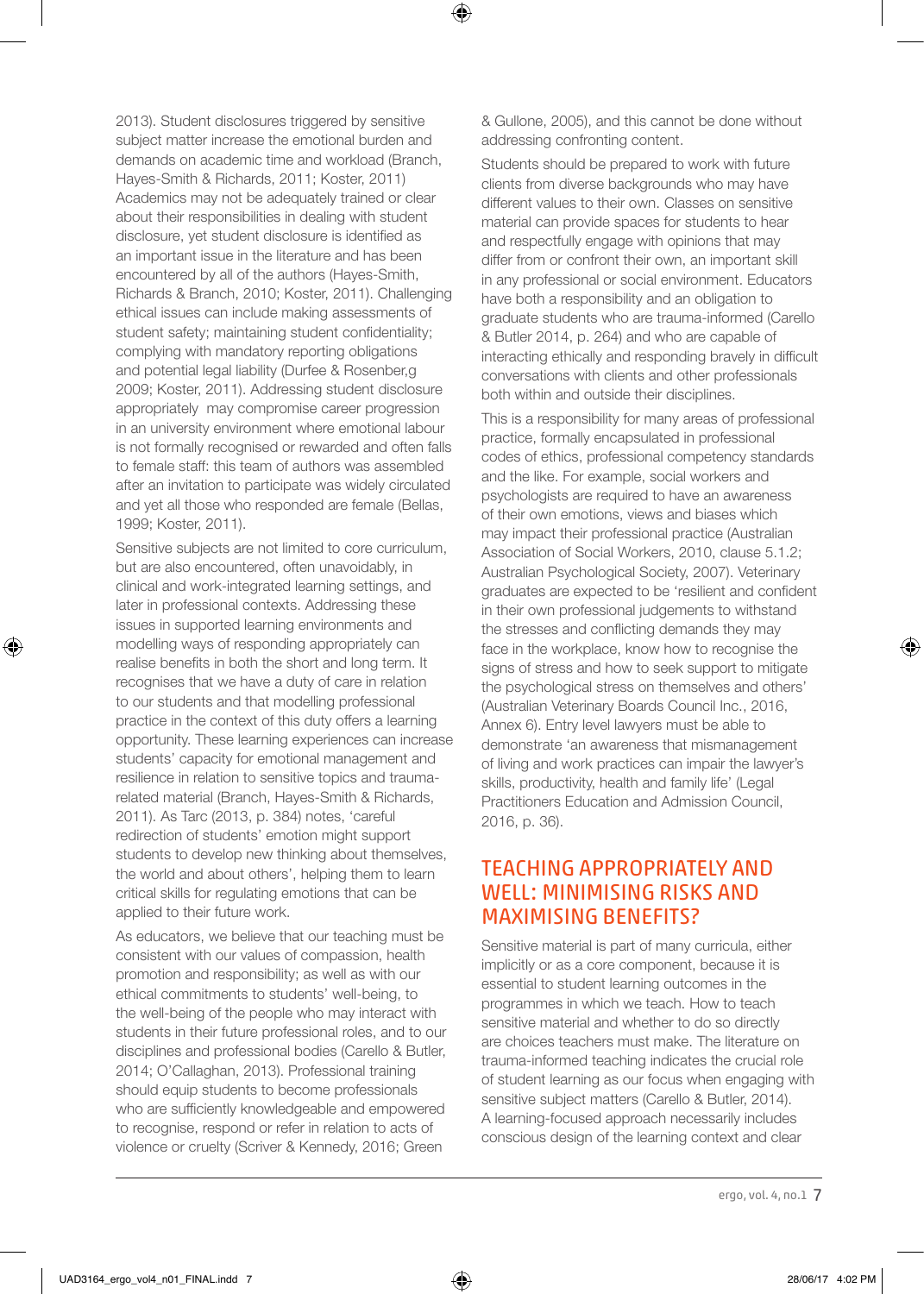strategies for minimising the potential adverse impacts of learning experiences on student well-being. Methodologies for teaching sensitive material range between a theoretical, rational or cognitive approach (an academic approach that typically denies an exploration of emotion) on the one hand and a more emotional, personal or applied approach on the other (Lowe, 2015; O'Callaghan, 2013). Taking a purely theoretical approach to teaching is particularly difficult in clinical areas or when preparing students for professional practice. In these situations, the distinction between the roles of clinician, therapist or practitioner and those of educator, teacher or academic may be blurred (Carello & Butler, 2014), especially in environments that are more difficult to predict and control, such as placements and clinical settings.

Conversely, relying solely on an emotional or applied approach may neglect theory and skills critical for competent and/or evidence-based practice. Both practice-based knowledge and evidence-based knowledge are required for developing high levels of competence (Nilsen, Nordstrom & Ellstrom, 2012). The importance of preparing students for the workplace and their future professional lives highlights the necessity of seeking balance between the theoretical and the applied, the rational and the emotional, the head and the heart. In doing so, we value our students as well as their learning (O'Callaghan, 2013).

#### DESIGNING THE LEARNING ENVIRONMENT

⊕

Students have diverse backgrounds and experiences, and a high proportion may have histories of trauma or distressing life events. Student diversity may encompass a variety of cultural, ethnic and linguistic backgrounds, refugee experiences, mental health conditions and exposure to abuse and violence (Carello & Butler, 2014; Zurbriggen, 2011). Particularly for vulnerable students, the learning environment can have powerful effects in either supporting learning or operating as an obstacle preventing it (Carello & Butler, 2015). For example, students may feel victimised or question the legitimacy of their feelings as a consequence of poor class dynamics, the presence of unchallenged stereotypes (Durfee & Rosenberg, 2009), or when being taught by academics who lack cultural understanding or a realistic appreciation of subject content within the context of practice (Bassah, Seymour & Cox, 2014). While we cannot control students' vulnerabilities, we can identify strategies to maximise student learning by becoming traumainformed teachers (Carello & Butler, 2014). Choosing to adopt a 'strengths-based, person-centered and solution focused' practice (Carello & Butler 2015, p. 265) is important to avoid jeopardising learning.

⊕

The starting point for designing a learning environment for teaching sensitive material is to minimise harm. Careful planning of the explicit and implicit curriculum is required – reducing barriers to learning by reducing the risk of traumatisation, without removing material essential to the curriculum (Carello & Butler, 2015). Thoughtful choice of learning resources allows teachers to closely monitor the amount of exposure to traumatic material, 'maximising student resilience and reducing student risk' (Carello & Butler, 2015, p. 265). The degree of exposure to traumatic material and exposure to graphic detail increase the risk of re-traumatisation (Zurbriggen, 2011). Where guest speakers with personal experience of trauma are invited to talk to students, judgements need to be made as to the extent to which this serves an educational purpose, since first person accounts may also present a higher risk (Zurbriggen, 2011). The intensity of exposure to traumatic material should only be to the extent necessary for learning.

Curriculum planning should ensure students have advance notice of the general nature of the sensitive content (Newman, 2011; Jackson et al., 2013). In work-integrated or clinical settings, students need to know what they are likely to encounter: their preconceptions may not be accurate. 'Pre-briefing' needs to be measured, rather than overwhelming enough to produce a traumatic response (Zurbriggen, 2011). This process is crucial if robust debate, critical thinking and learning are to be possible (Heath, 2005; Oberman, 2012). All authors of this paper use pre-briefings of some kind, whether they amount to providing some form of 'warning' to students about the subject material beforehand, or a more extensive contextualised account of the prevalence of the issue to be discussed, the associated likelihood of class members having personal connections to the material, and an overt discussion of how the issue will be approached.

Providing students with sufficient predictability (Newman, 1999, 2011), choice about how they encounter material (in class, or online in a context of their choosing) (Zurbriggen, 2011), and strategies for managing potential distress can empower students whose learning may otherwise be jeopardised. Giving students the information they need to emotionally prepare for classes, including making the class aware that 'hidden survivors' will be present in class and

8 ergo, vol. 4, no.1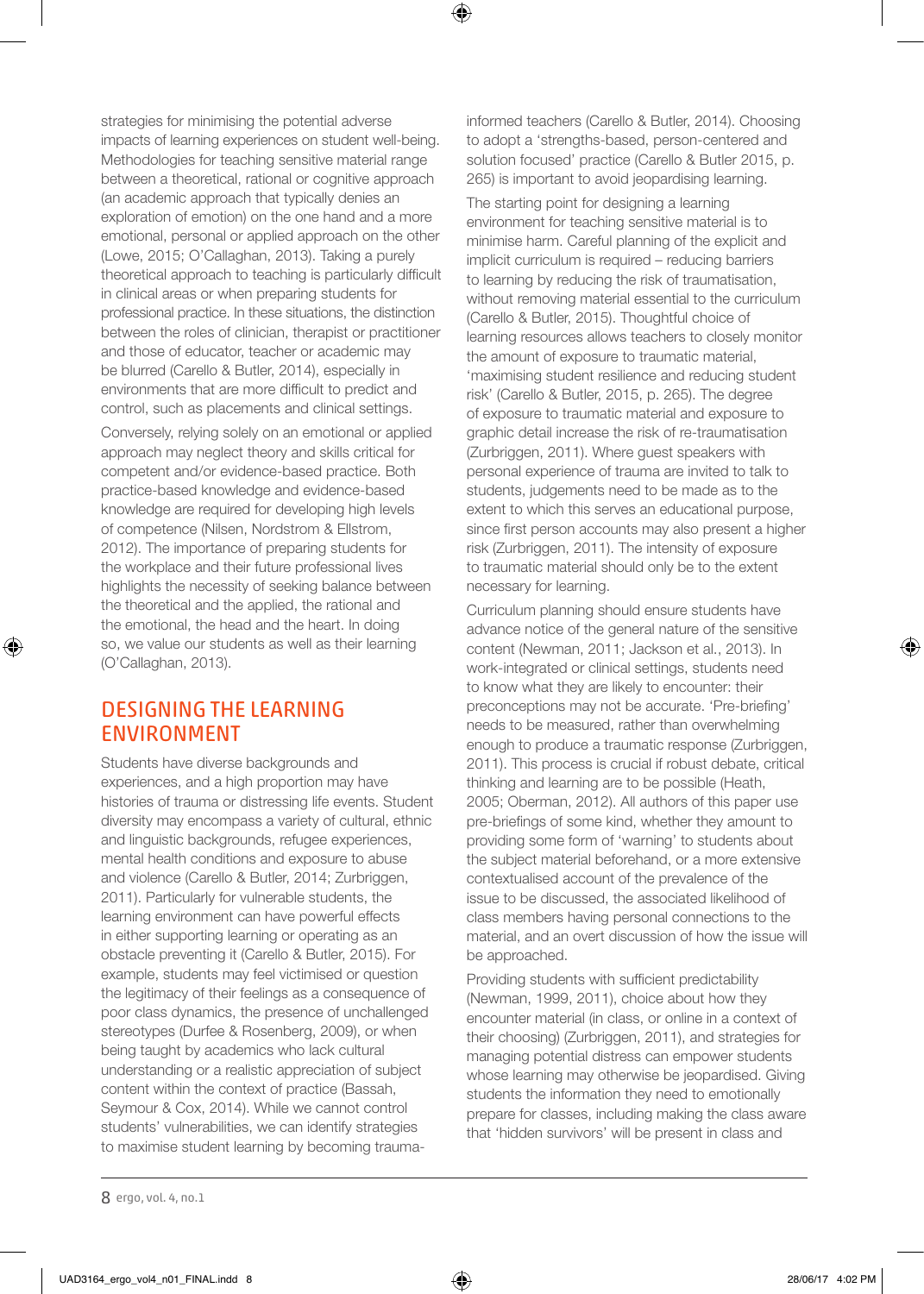orienting them toward care for one another (Agllias, 2012) can make the class a safer environment for everyone. Providing key referral information students might wish to use or suggest to others is highly desirable (as discussed further below).

⊕

When we reflected on our own teaching through the preparation of individual written reflections, we all reported using practices designed to create protected space for the discussion of sensitive issues. Many of us see such practices as vital to the teacher's ability to negotiate or establish clear boundaries for discussion and a mutually respectful environment, particularly in contexts where students will share differing viewpoints and opinions. Negotiating how classes will run and what students can expect within them helps to create 'safer spaces' through open discussion. In turn 'safer spaces' ensure that students have a clear sense of how to convey respect, as well as an expectation that they will be respected. Some of us support these early strategies by following up with students after lectures or tutorials as needed, using humour where appropriate, and providing in-class support. These cues appear to promote an ongoing awareness of the potential sensitivity of the subject matter, as well as holding out a reminder to vulnerable students that their presence is assumed and they are cared for, with no expectation that students disclose anything.

Importantly, student disclosure of traumatic experience should never be required in classrooms (Carello & Butler, 2014). We cannot ensure a classroom environment will be a safe, confidential space in which to disclose (Zurbriggen, 2011). Moreover, some kinds of disclosure are inconsistent with learning objectives. For example, a disclosure of sexual assault may foreclose discussion essential to a critical understanding of a rape statute. Students who self-disclose may be seen by their classmates as 'taking over' the classroom discussion, trying to turn the tutorial into a therapy session, or directing the discussion away from the course outline, a perception which, in itself, represents a risk to students who disclose in class. Self-disclosure can be particularly concerning if it reveals that a student is facing an issue that is unresolved or causing ongoing distress. Teachers have 'a moral and ethical imperative to protect the student from revealing more than they might choose to reveal if in a less emotionally charged environment' (Willis & Leiman, 2013, p. 665).

While students should not be required to disclose personal experiences that may relate to the subject material, nor should teachers assume that students can differentiate their own experiences and emotions from those of the people they encounter in readings, discussions or clinical settings (Carello & Butler, 2014). Rather, educators should teach and model these skills themselves (Gillam et al., 2014; Newman, 2011) with awareness of the demanding nature of this work. If discussion does become emotionally charged, it is an opportunity for the facilitator to model respectful, balanced responses and to demonstrate clear boundaries. Acknowledging that difficult feelings can surface when discussing sensitive topics normalises these responses. Within an inclusive and respectful classroom environment, the facilitator can model an empathic and caring response that maintains a focus on the client or subject matter of the class (Carello & Butler, 2015). Classroom environments that do become emotionally charged provide an opportunity for students to learn to '[manage] emotions to meet expected academic disciplinary or professional requirements, perform ethical behaviours or engage in critical analysis in an appropriate academic manner' (Willis & Leiman, 2013, p. 688).

In addition to assisting students to manage their own emotions, explicit teaching about 'the signs and symptoms of vicarious traumatisation' (Gilin & Kauffman, 2015, p. 389) can be crucial, especially in clinical settings. Vicarious trauma is an expected human response to 'repeated exposure to traumatic material' (Morrison 2007, pp. 3, 7). The student experience can be transformed by the inclusion of positive content in the curriculum, focusing on resilience and not only on difficulty, and offering accounts that show how professionals can make a difference in the context of trauma (Oberman, 2012; Zurbriggen, 2011). However, the potential impact on student learning when academics avoid attending to student emotional response (Kasman, Fryer-Edwards & Braddock, 2003) requires further research (Branch, Hayes-Smith & Richards, 2011; O'Callaghan, 2013).

Risk minimisation should be foregrounded when designing assessment (Carello & Butler, 2014). Potential harm to students can be exacerbated by setting assignments that invite students to disclose, even if that invitation is unintended (Carello & Butler, 2014). Careful thought should be given before choosing graphic material such as coroners' reports as the basis for assignment tasks, especially when less traumatic material might be equally effective. However, particular challenges also arise in clinical education, which might include role-plays, simulations or standardised clients, work placements and/or supervised practice (Babacan,

⊕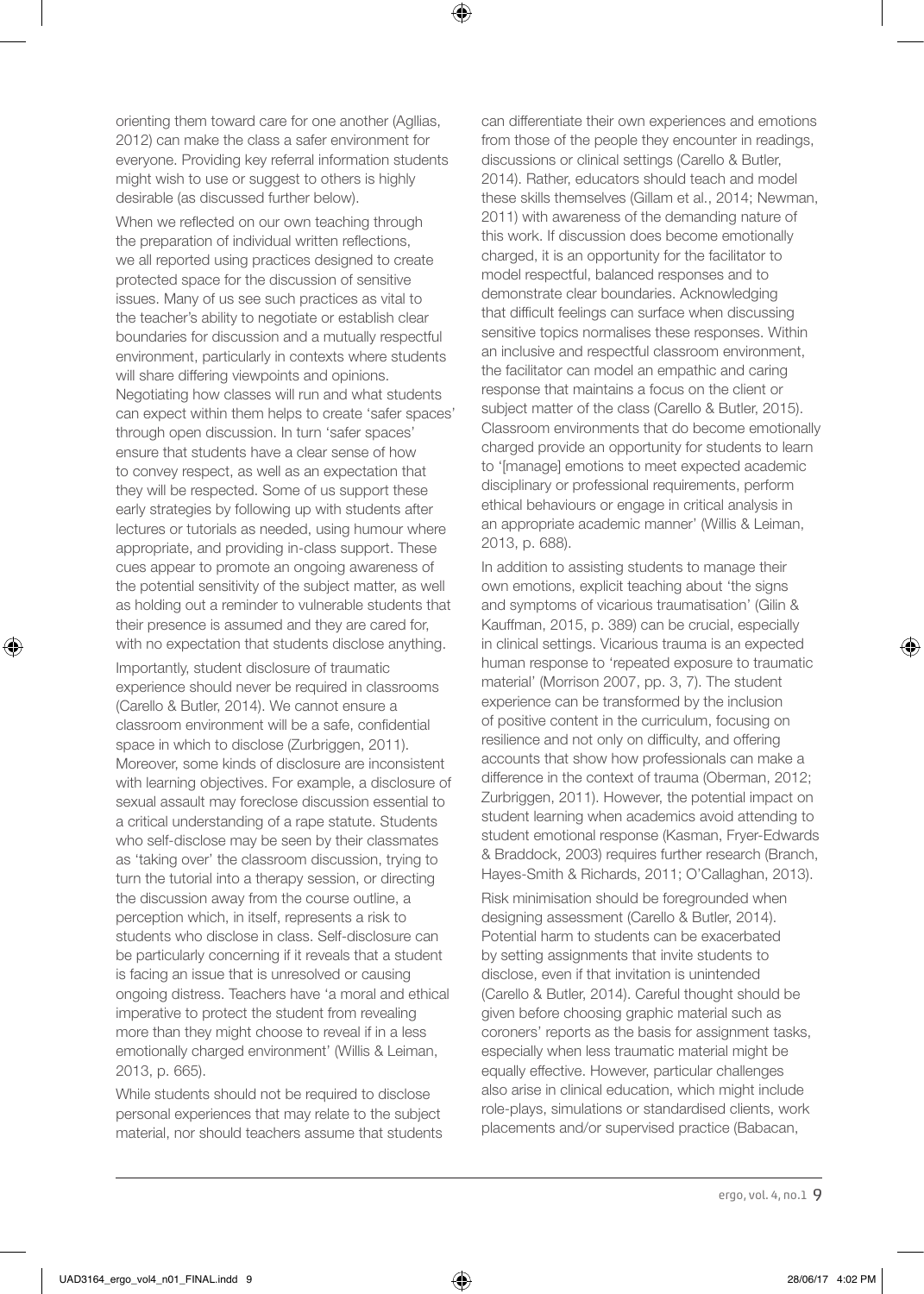2015). Students may not heed teaching about the potential for vicarious trauma because they 'might be inclined to view the problem as likely to happen to others, but not them' or because they cannot imagine the situations that they may encounter in the course of future studies or later graduate practice (Heekin, 2015, p. 302). Emphasising graduate qualities, inherent requirements, threshold learning outcomes, codes of conduct or competencies for future professional practice may be helpful (see, for examples from law, Australian Learning and Teaching Council, 2010; Council of Australian Law Deans, 2012; Flinders University, 2013).

Finally, students should be provided with access to the contact details of support services, both on and off campus (Carello & Butler, 2014; Gilin & Kauffman, 2015), and invited to adopt self-care strategies (Zander, Hutton & King, 2010). Similarly, staff who teach sensitive material need to have access to strong mentoring and debriefing opportunities in addition to using self-care strategies (Gilin & Kauffman, 2015; Heath, 2005; Mummert, Policastro & Payne, 2014; Newman, 2011; Zurbriggen, 2011). Educators should be encouraged to develop networks across institutions with other teachers of sensitive topics as a source of peer support (Scriver & Kennedy, 2016) and for sharing teaching experiences (Danis, 2016).

#### CONTENTIOUS STRATEGIES?

⊕

While there is considerable agreement on the principles concerning best practice in teaching sensitive topics in both the literature discussed above and in our own experiences, some areas remain contentious. In particular, debate remains concerning voluntary disclosures. Student disclosure can represent a risk, as described above. However, it can also offer an opportunity to provide support or referral to counselling services (Branch, Hayes-Smith & Richards, 2011), enabling a teacher to let the student know that 'it's quite okay to seek professional help, it's very courageous of you to reach out'. Normalising help seeking is a strategy used across the teaching of all authors of this paper. Many of us discuss counselling services with students, providing details of the university's services and, in some cases, a list of community services that might be appropriate (and might be used by students in the wider community for future work). Some of us find that interventions that normalise help seeking can be beneficial in enabling students to resolve, or acquire skills that enable them to better manage, trauma in their own lives as students before moving into their professional lives. However,

contention remains about the degree to which this results in unclear boundaries and encourages students to rely on teaching staff rather than independently seeking help from university and external services. Agllias (2012) discusses providing a range of flexible, personalised support options for students, including access to academics for advice about referral options, while Scriver and Kennedy (2016, p. 11) propose that universities 'have a responsibility to clarify procedures for dealing with disclosure'.

⊕

Another situation attracting a diversity of opinions (both in the literature and among the authors) is responding to students who wish to leave the learning environment (or choose not to attend) as a strategy of self-care (Smith, 2014). Mummert, Policastro and Payne (2014), for example, would support students leaving the class in this context. None of the authors would prevent a student who wished to leave from doing so. However, most of us stated in our reflections that we would encourage students to stay or attend due to the benefits of engaging with sensitive material described earlier. For example, one of us wrote: 'I remind them that whilst they may want to leave that they are encouraged to stay', while another wrote: 'I tell them if you do find any of the material distressing, as good self-care it is okay to leave the lecture or tutorial'.

# CREATING ACCESSIBLE LEARNING OPPORTUNITIES AND EXPERIENCES

All of the authors aim to create classes that are accessible by planning classes with the sensitive nature of the subject matter and its potential impact on students in mind. We seek to address likely student concerns through careful design of the learning environment (without having the student placed in a position where they need to identify themselves to staff, where possible). In addition, all authors use learning technologies to assist our practice, recording materials and providing students with the option to watch sensitive materials in the privacy of their own homes, or catch-up with materials online if they choose not to attend. Some of us provide students with the opportunity to watch particularly confronting videos prior to the class, so that they can come prepared to discuss them face to face without the immediacy of needing to also deal with their emotional response to the visual content. One of us reflected 'I have found the ensuing discussion in class is much better with a bit of distance between the emotion of watching it and having some time to process what they have learned from watching it'. Research is required to determine how different

<sup>10</sup> ergo, vol. 4, no.1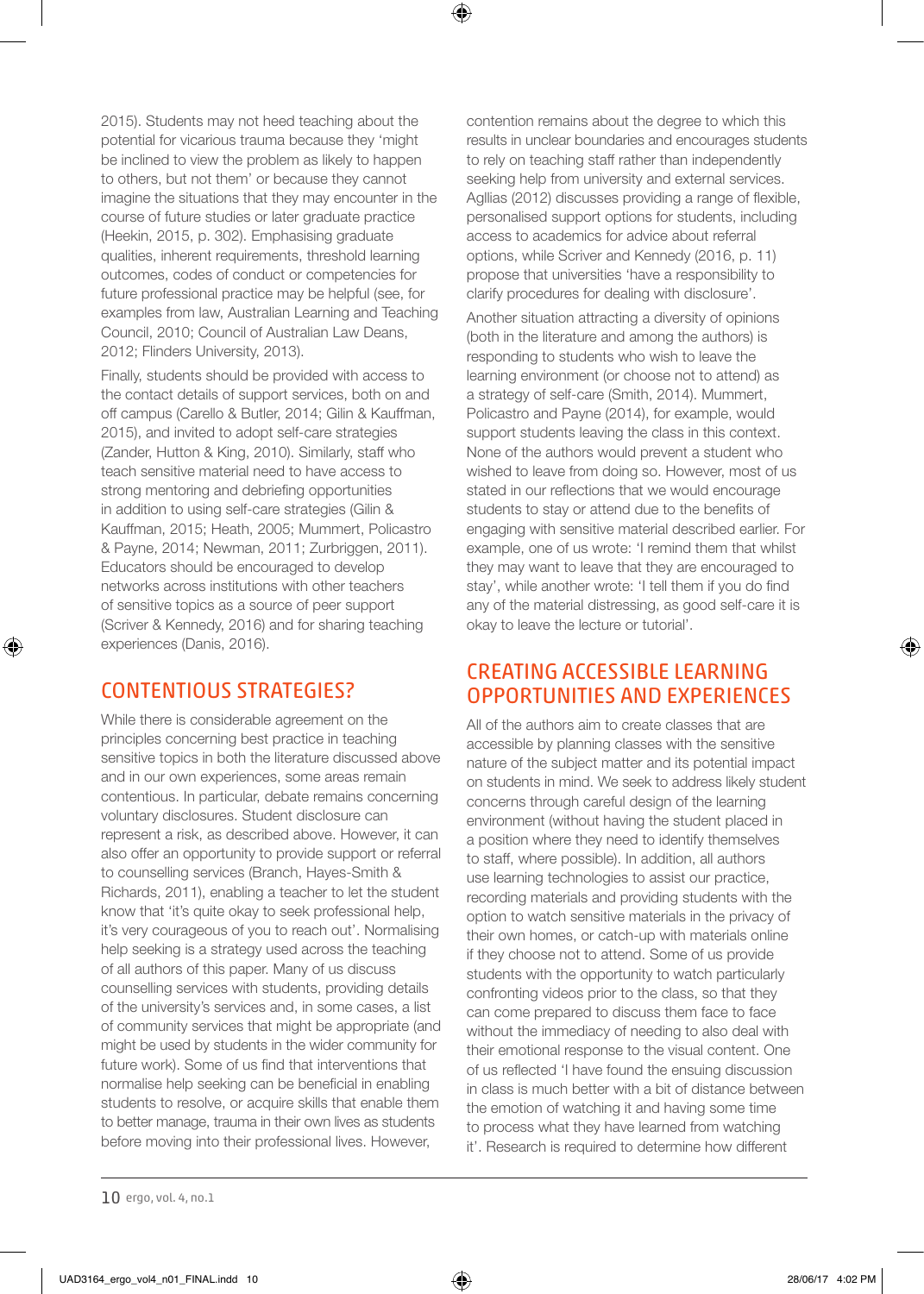modes of delivery (online and face to face) might impact on student learning outcomes (Danis, 2016).

Access to classes for all students is a central concern because, as one of us stated: 'This is an opportunity for students to understand the human dimensions of [our subjects]; to learn about other people's responses to the material we study as diverse and sometimes as having emotional dimensions; and to learn what might assist them to manage their own emotions and their responses to others' emotions'. Students may not be comfortable attending class when particular subjects are being discussed (such as suicide, sexual assault or the death of a baby). We hold a shared concern that these issues could not be avoided in the 'real world' of professional practice: while students may be able to avoid engaging with the material in our specific course, this may not be possible in professional life. As one of us stated, 'some students feel unable to attend classes on suicide and suicide assessment. I [support] this choice but also [tell] students that if they wish to work in counselling, psychology, or any of the helping professions, it is important that they are competent in assessing suicidal ideation and can engage with people during times of severe depression or other life difficulties. If unable to attend they need to consider when and where this training and preparation will occur'.

# NEGOTIATING ROLE BOUNDARIES

⊕

Finally, many of us grapple with establishing boundaries between our roles as educators and as support people or counsellors to students. Even those of us who have formed a clear sense of this boundary, still constantly negotiate this with students, who may hold quite different expectations to our own. The literature offers a variety of perspectives (Agllias, 2012; Carello & Butler, 2014; Hayes-Smith, Richards & Branch, 2010). How and when to offer support to individual students was seen in the authors' reflections as fraught in the context of the classroom, particularly given that it is entirely possible that a number of the students in our classes have had experiences closely related to the content we were teaching. We believe that it is important to reinforce our primary role as educators, and not as counsellors or psychologists. This may be particularly important and challenging for those of us teaching psychology, counselling or social work. It can present quite specific challenges for staff who are supervising or responsible for students in clinical, work placement or work-integrated learning settings, whose teaching roles are not so readily understood as having the kind of boundaries implied in 'the classroom'. Some

of us offer students the option of speaking with us after class, and some of us provide students (especially those undertaking work placements) with an option to contact us out of hours. Others resist these strategies, and these decisions are context specific. However, we all reflected that acting as counsellor to students was not a desirable model when teaching sensitive subject materials. Most of us believe that the boundaries are not always clear, and are sometimes hard to maintain. This experience is well-reflected, but not resolved, in the literature (Smith, 2014).

# **CONCLUSION**

⊕

The authors share the concern that teaching important sensitive material carries risk to students and affects ourselves. Yet this material is necessary for both the specific aims of the courses we teach (that is, in relation to intellectual engagement with the subject material and expected learning outcomes), and to prepare students for situations many will face as professionals. We argue it is vital this preparation occurs in educational settings: if it does not happen during undergraduate study, when will it happen?

While the issues are complex, it is incumbent upon educators to demonstrate that these topics can be discussed with courage, compassion and clarity. It is necessary for us to equip students to engage appropriately and on the basis of contemporary best practice with the challenging issues likely to be encountered in professional life, for the benefit of our students and the communities in which they will participate and work. As we have argued, these skills are essential for professional competence in a wide variety of disciplines. Therefore, ensuring students are adequately equipped with these skills should be recognised as the responsibility of disciplines and programmes of study, and not only of individual teachers. The work associated with teaching and addressing sensitive subject matters both within and outside the classroom is deserving of support and acknowledgement by universities.

Many students recognise the importance of addressing sensitive issues and acquiring the skills to do so. As one of us summarised in an early written reflection as part of our collaborative process:

My experience of teaching sensitive topics is that students appreciate addressing these issues openly and honestly . . . students feel more prepared for the work of helping others and engaging with challenging issues. Their ability to manage their own emotions is respected and supported.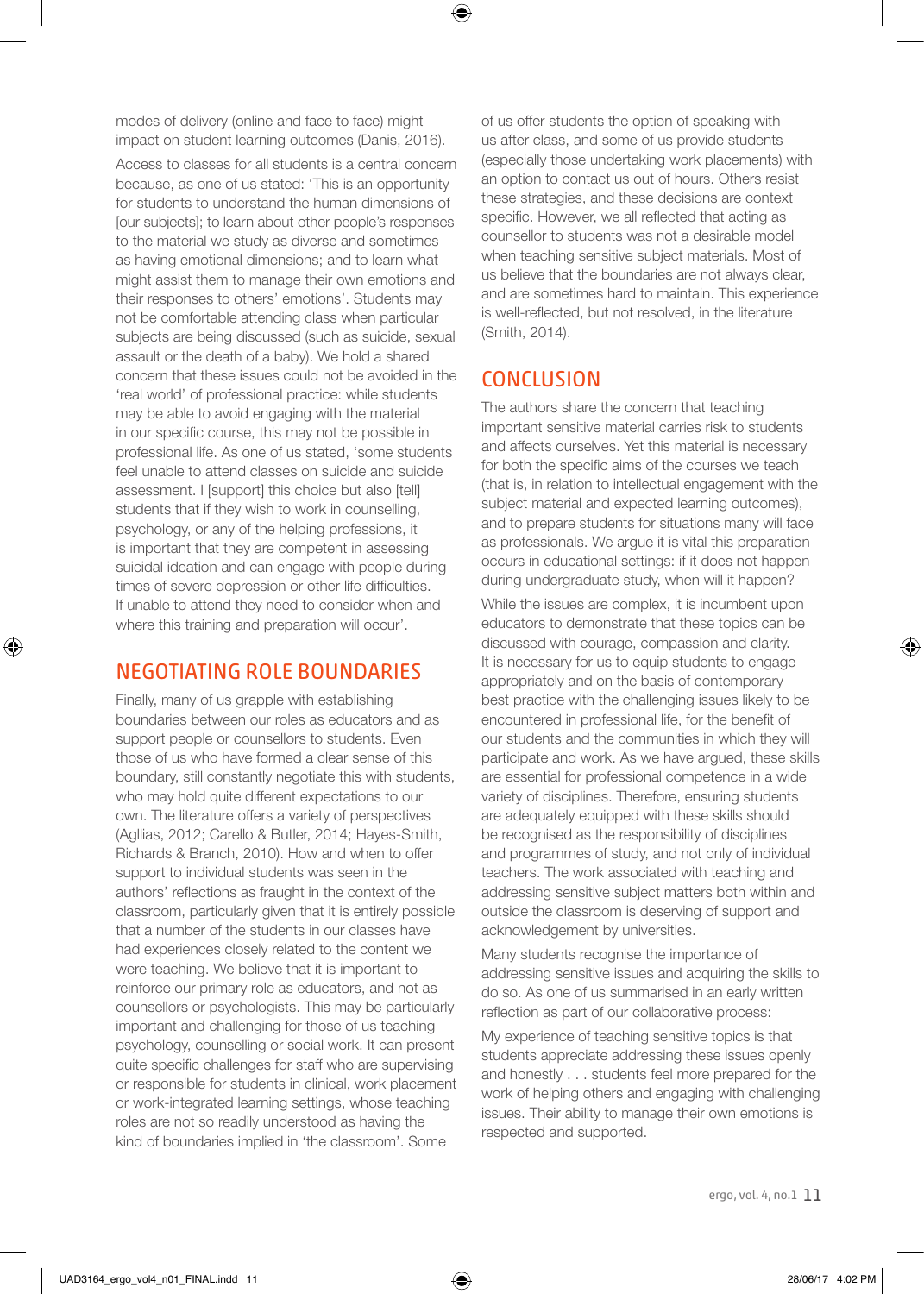Although teaching sensitive subject materials is challenging, and there is no single 'correct' way of supporting students to engage with these materials, considerable guidance is available from the research literature, assisting educators to plan for the design of effective, trauma-aware and mutually respectful learning experiences. In addition, the development of peer support networks should be encouraged for the benefit of sharing knowledge and improving the teaching experience (Scriver & Kennedy, 2016).

We should never assume that discussing sensitive issues is inherently educative or transformative: 'teaching about trauma is essential to comprehending and confronting the human experience, but to honour the humanity and dignity of both trauma's victims and those who are learning about them, education must proceed with compassion and responsibility toward both' (Carello & Butler, 2014, p. 164). Respectful teaching and learning about sensitive material can be transformative for both teachers and students and it can create the foundation upon which future professionals approach some of the most challenging issues facing our communities and our world.

#### ACKNOWLEDGEMENTS

The authors would like to acknowledge the organizational effort and initiative of HERGA, and in particular Karen Burke Da Silva and Edward Palmer, who initiated the project from which this paper arose. We would also like to thank Claire Nettle of Bluestocking Academic Editing for her fine skills and thoroughness as an editor. We also thank the colleagues and students who have contributed to our thinking and teaching in relation to sensitive subject matters.

# **REFERENCES**

⊕

Agllias, K. (2012). Keeping safe: Teaching undergraduate social work students about interpersonal violence. *Journal of Social Work Practice*, 26(2), 259–274.

Australasian Veterinary Boards Council Inc (2016), Accreditation Standards, *RCVS Day One Competencies*, viewed 1 June 2016, <https://avbc. asn.au/wp-content/uploads/documents/public/ AVBCStandardsFeb2016.pdf>.

Australian Association of Social Workers (2010). *Code of Ethics*, viewed 1 June 2016, <http://www. aasw.asn.au/document/item/1201>.

Australian Learning and Teaching Council (2010). *Learning and Teaching Academic Standards Project Bachelor of Laws Learning and Teaching Academic Standards Statement December 2010*, viewed 1 June 2016, <http://www. cald.asn.au/assets/lists/Education/LLB%20 TLOsKiftetalLTASStandardsStatement2010%20 TLOs%20LLB[2].pdf>.

⊕

Australian Psychological Society (2007). *APS Code of Ethics*, The Australian Psychological Society Limited. Viewed 1 June 2016, <https://www.psychology.org. au/Assets/Files/APS-Code-of-Ethics.pdf>.

Babacan, A. B. H. (2015). A transformative approach to work integrated learning in legal education. *Education and Training*, 57(2), 170–183.

Bassah, N., Seymour, J. & Cox, K. (2014). A modified systematic review of research evidence about education for pre-registration nurses in palliative care. *BMC Palliative Care*, 13(56), viewed 1 June 2016, http://www.biomedcentral.com/1472– 1684X/1413/1456.

Bellas, M.L. (1999). Emotional labor in academia: The case of professors. *The Annals of the American Academy of Political and Social Science*, 561(January 1999), 96–107.

Branch, K., Hayes-Smith, R. & Richards, T. (2011). Professors' experiences with student disclosures of sexual assault and intimate partner violence: How 'helping' students can inform teaching practices. *Feminist Criminology*, 6(1), 54–75.

Carello, J. & Butler, L. D. (2014). Potentially perilous pedagogies: Teaching trauma is not the same as trauma-informed teaching. J*ournal of Trauma and Dissociation*, 15(2), 153–168.

Carello, J. & Butler, L. D. (2015). Practicing what we teach: Trauma-informed educational practice. J*ournal of Teaching in Social Work*, 35(3), 262–278.

Council of Australian Law Deans (2012). *Juris doctor threshold learning outcomes*, viewed 2 March 2016, <http://www.cald.asn.au/assets/lists/Resources/ JD%20TLOs%20(March%202012)%20Andrew%20 Kenyon.pdf>.

Cunningham, M. (2004). Teaching social workers about trauma: Reducing the risks of vicarious traumatization in the classroom. *Journal of Social Work Education*, 40(2), 305–317.

Danis, F. S. (2016). Teaching domestic violence online: A step forward or a step backward? *Violence Against Women*, DOI: 1077801215626810.

Durfee, A. & Rosenberg, K. (2009). Teaching sensitive issues: Feminist pedagogy and the practice of advocacy -based counselling. *Feminist Teacher*,19(2), 103–121.

12 ergo, vol. 4, no.1